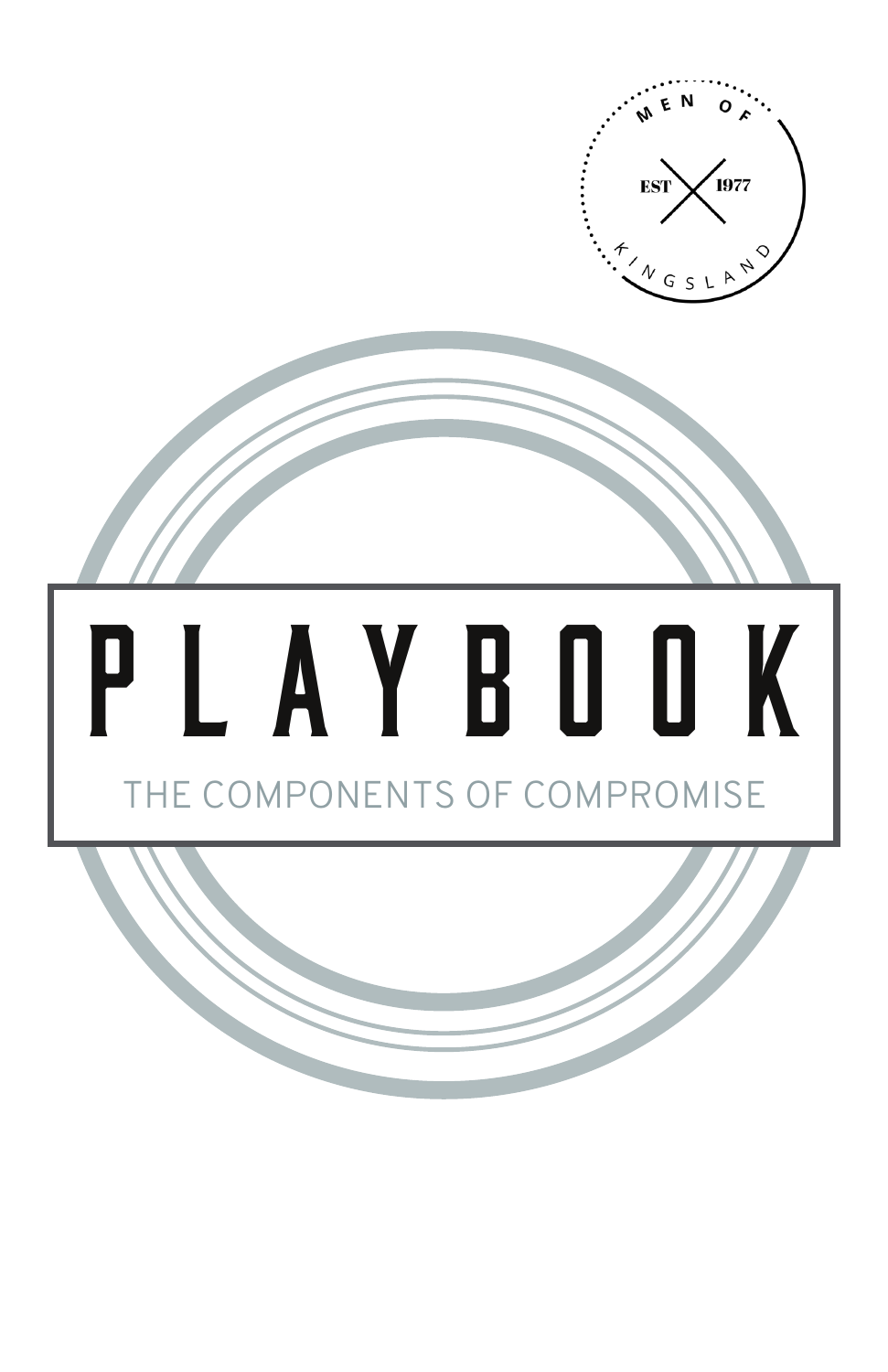# The Components of Compromise

*"No one undergoing a trial should say, "I am being tempted by God," since God is not tempted by evil, and he himself doesn't tempt anyone. But each person is tempted when he is drawn away and enticed by his own evil desire. Then after desire has conceived, it gives birth to sin, and when sin is fully grown, it gives birth to death*." James 1:13-15

This is a playbook to help us deal with temptations and sin while putting into place a long-term game plan for victory.

### (A.A.A.) Three things Satan will use to destroy you

#### **Anonymity**

When you know that no one is watching, Satan will whisper in your ear, "It's ok, no one can see you." When we have anonymity, we find ourselves in habitual sin. Knowing that no one can see you leads you deeper and deeper in sin. Those who are walking anonymously will stumble. (John 11:10)

#### **Availability**

When you have things available at your disposal, you will fail and fall. The world is offering you more and more. When things are readily available, it's easier to say YES to it.

#### **Appetite**

We all have hungers and desires of the flesh (Galatians 5:17-21). The enemy knows us and wants to attack us at our most vulnerable spot. Temptation is always connected with our desires. We all have unhealthy appetites that produce sin. We have a struggle. Satan knows the things to put in front of us that will cause us to stumble. *"Be sober-minded, be alert. Your adversary the devil is prowling around like a roaring lion, looking for anyone he can devour."* 1 Peter 5:8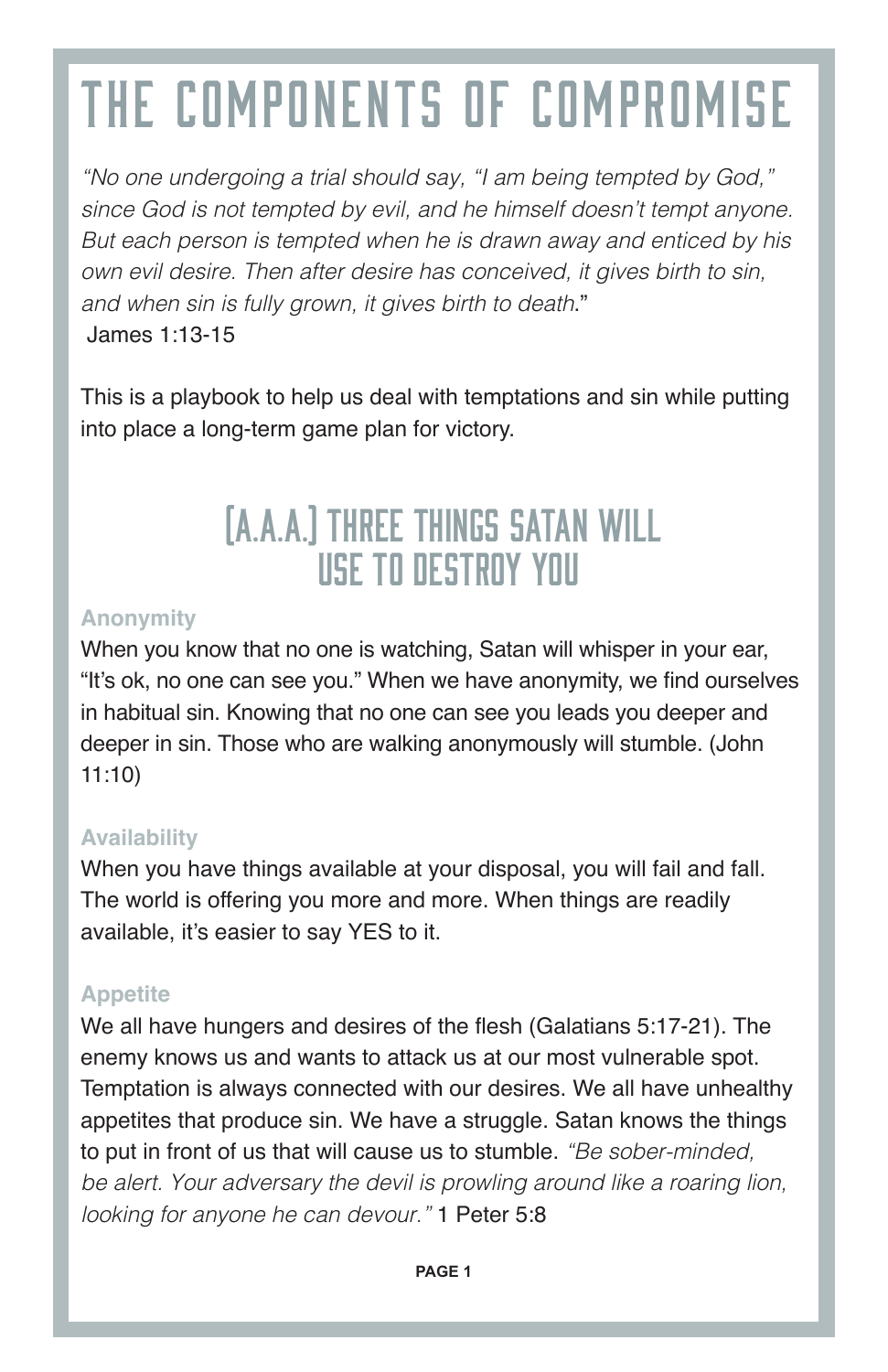## The ABC Game Plan for Victory

*If you do not have a strategy you will fail.*

#### **The Defense for Anonymity = Access**

In order to fight against anonymity, you must allow people to have access to your life. Not just surface level, but in a real, honest, transparent level. You cannot hide if someone has access.

#### **The Defense for Availability = Boundaries**

When fighting against availability, you must establish and build strong boundaries. Boundaries keep us from crossing the line and allow us to have success. Boundaries must be established and they must be known by someone with access to your life.

#### **The Defense for Appetite = Contentment**

Being confident and content in your life, relationships, and marriage fights against unhealthy appetites. Having gratitude for what you already have challenges the need for wanting more.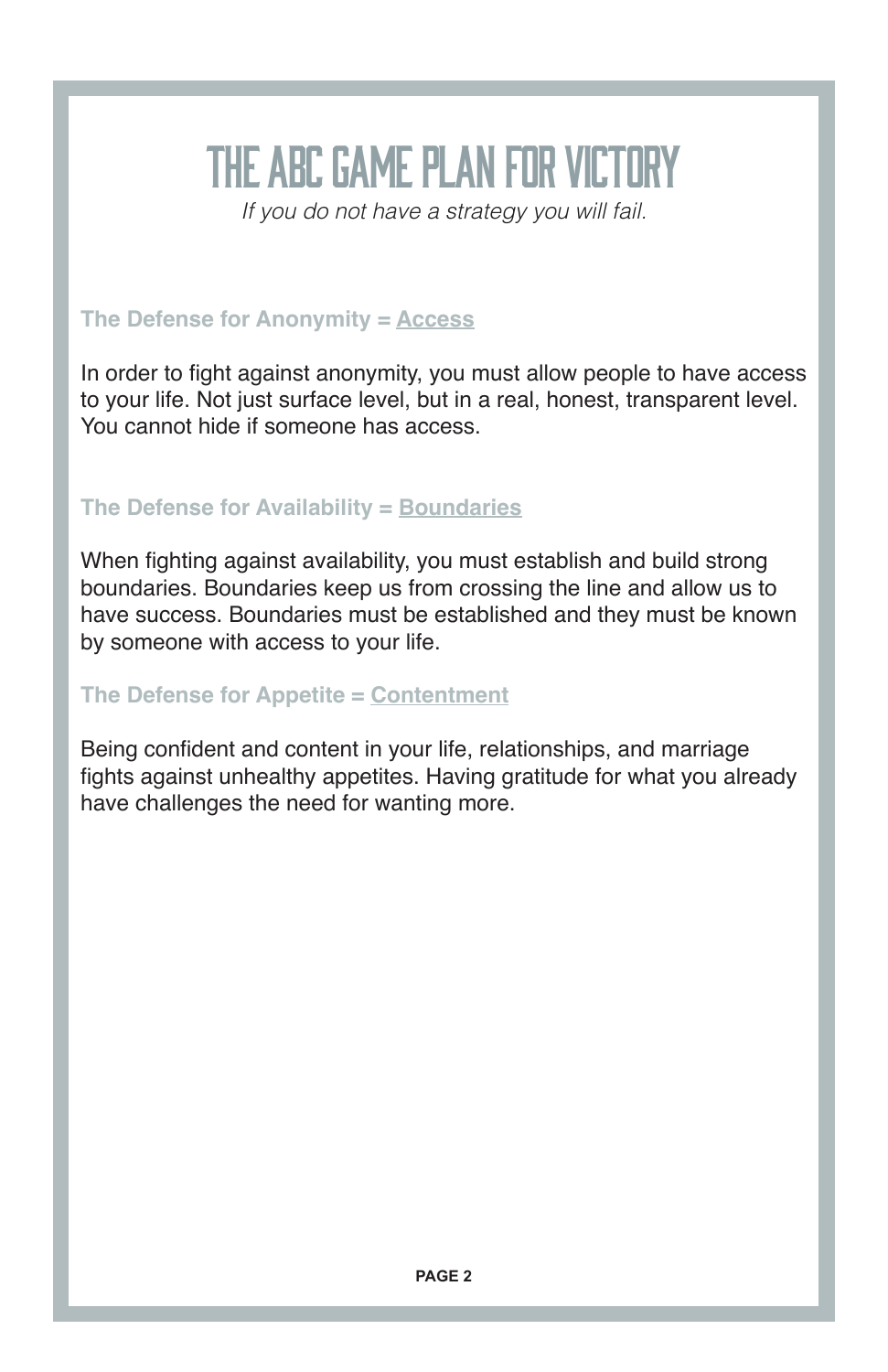### How to Achieve Access

In order to fight against anonymity we must allow others to have access to our lives. Answer the next few questions honestly as your evaluate the access in your life.

Who has access to your heart? \_\_\_\_\_\_\_\_\_\_\_\_\_\_\_\_\_\_\_\_\_\_\_\_\_\_\_\_\_\_

Who has access to your home? \_\_\_\_\_\_\_\_\_\_\_\_\_\_\_\_\_\_\_\_\_\_\_\_\_\_\_\_\_\_

Who has access to your personal time? \_\_\_\_\_\_\_\_\_\_\_\_\_\_\_\_\_\_\_\_\_\_\_

Who has access to your tech devices? \_\_\_\_\_\_\_\_\_\_\_\_\_\_\_\_\_\_\_\_\_\_\_\_

If you cannot name anyone who currently has access to your heart, home, and hobbies… Write down three people you can ask this week to give them access.

\_\_\_\_\_\_\_\_\_\_\_\_\_\_\_\_\_\_\_\_\_\_\_\_\_\_\_\_\_\_\_\_\_\_\_\_\_\_\_\_\_\_\_\_\_\_\_\_\_\_\_\_\_\_\_\_\_\_

\_\_\_\_\_\_\_\_\_\_\_\_\_\_\_\_\_\_\_\_\_\_\_\_\_\_\_\_\_\_\_\_\_\_\_\_\_\_\_\_\_\_\_\_\_\_\_\_\_\_\_\_\_\_\_\_\_\_

\_\_\_\_\_\_\_\_\_\_\_\_\_\_\_\_\_\_\_\_\_\_\_\_\_\_\_\_\_\_\_\_\_\_\_\_\_\_\_\_\_\_\_\_\_\_\_\_\_\_\_\_\_\_\_\_\_\_

Schedule a time and date to give them full access:

Date Time:

If you honestly cannot name anyone that you can give access to, please contact one of our coaches. See contact information on Page 6.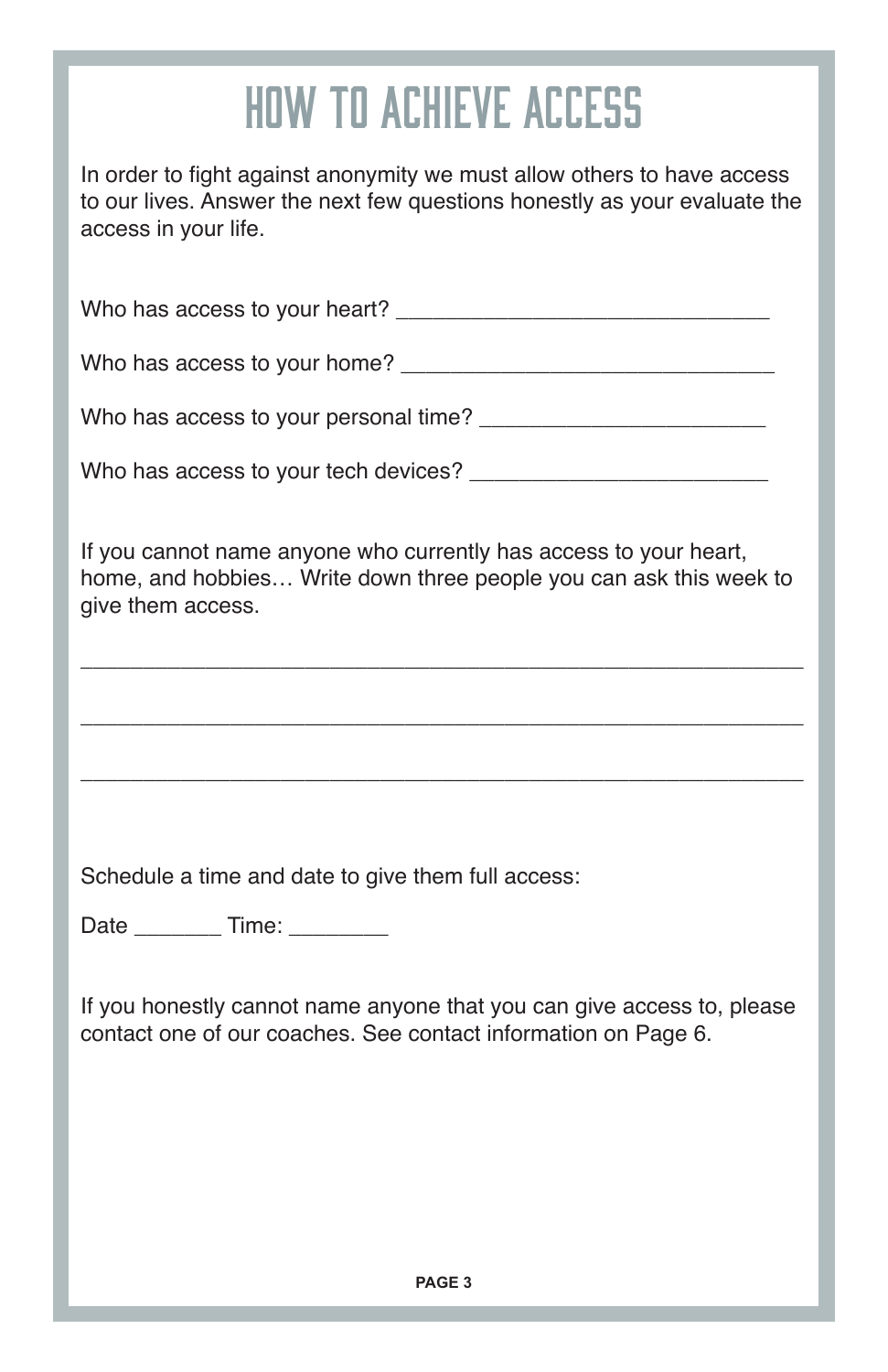### How to Create Boundaries

In the digital world we live in today, a person can find and access just about anything at any minute. Establishing boundaries will keep us from falling into the trap of availability. The questions below will help you gauge your boundaries and establish new ones for the days ahead.

\_\_\_\_\_\_\_\_\_\_\_\_\_\_\_\_\_\_\_\_\_\_\_\_\_\_\_\_\_\_\_\_\_\_\_\_\_\_\_\_\_\_\_\_\_\_\_\_\_\_\_\_\_\_\_\_\_\_

\_\_\_\_\_\_\_\_\_\_\_\_\_\_\_\_\_\_\_\_\_\_\_\_\_\_\_\_\_\_\_\_\_\_\_\_\_\_\_\_\_\_\_\_\_\_\_\_\_\_\_\_\_\_\_\_\_\_

\_\_\_\_\_\_\_\_\_\_\_\_\_\_\_\_\_\_\_\_\_\_\_\_\_\_\_\_\_\_\_\_\_\_\_\_\_\_\_\_\_\_\_\_\_\_\_\_\_\_\_\_\_\_\_\_\_\_

\_\_\_\_\_\_\_\_\_\_\_\_\_\_\_\_\_\_\_\_\_\_\_\_\_\_\_\_\_\_\_\_\_\_\_\_\_\_\_\_\_\_\_\_\_\_\_\_\_\_\_\_\_\_\_\_\_\_

\_\_\_\_\_\_\_\_\_\_\_\_\_\_\_\_\_\_\_\_\_\_\_\_\_\_\_\_\_\_\_\_\_\_\_\_\_\_\_\_\_\_\_\_\_\_\_\_\_\_\_\_\_\_\_\_\_\_

\_\_\_\_\_\_\_\_\_\_\_\_\_\_\_\_\_\_\_\_\_\_\_\_\_\_\_\_\_\_\_\_\_\_\_\_\_\_\_\_\_\_\_\_\_\_\_\_\_\_\_\_\_\_\_\_\_\_

\_\_\_\_\_\_\_\_\_\_\_\_\_\_\_\_\_\_\_\_\_\_\_\_\_\_\_\_\_\_\_\_\_\_\_\_\_\_\_\_\_\_\_\_\_\_\_\_\_\_\_\_\_\_\_\_\_\_

\_\_\_\_\_\_\_\_\_\_\_\_\_\_\_\_\_\_\_\_\_\_\_\_\_\_\_\_\_\_\_\_\_\_\_\_\_\_\_\_\_\_\_\_\_\_\_\_\_\_\_\_\_\_\_\_\_\_

What boundaries do you currently have in place for dealing with temptation and sin?

What future boundaries do you need to build?

Who will have access to your boundaries? If you do not tell someone, you are not really establishing boundaries, just wishful thinking.

| Names: |  |  |  |
|--------|--|--|--|
|        |  |  |  |
|        |  |  |  |

 $\frac{1}{\sqrt{2}}$  ,  $\frac{1}{\sqrt{2}}$  ,  $\frac{1}{\sqrt{2}}$  ,  $\frac{1}{\sqrt{2}}$  ,  $\frac{1}{\sqrt{2}}$  ,  $\frac{1}{\sqrt{2}}$  ,  $\frac{1}{\sqrt{2}}$  ,  $\frac{1}{\sqrt{2}}$  ,  $\frac{1}{\sqrt{2}}$  ,  $\frac{1}{\sqrt{2}}$  ,  $\frac{1}{\sqrt{2}}$  ,  $\frac{1}{\sqrt{2}}$  ,  $\frac{1}{\sqrt{2}}$  ,  $\frac{1}{\sqrt{2}}$  ,  $\frac{1}{\sqrt{2}}$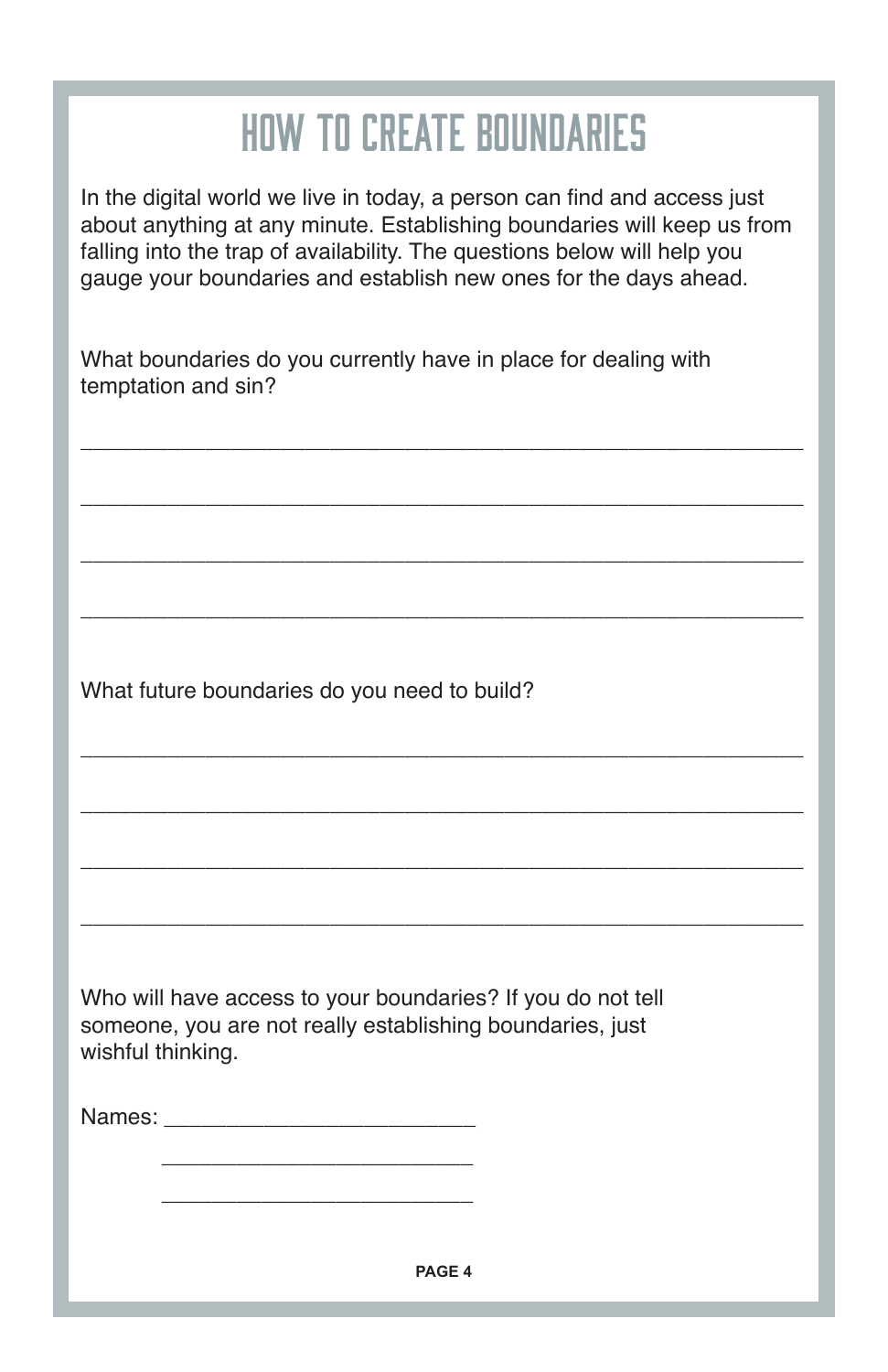### Finding Contentment

Your desires can be thwarted by confidence in your contentment. How can we find contentment? It starts with a heart of gratitude and giving thanks for what you have now, instead of desiring what you'll never get.

Write down the five most important relationships you cannot live without. In order from greatest (1) to least (5):

| 2. |  |  |
|----|--|--|
| 3. |  |  |
| 4. |  |  |
| 5. |  |  |

Of these five relationships write down one or two reasons why you are grateful to have them in your life?

| 2.                                                                                                                                                                                                                                                                                                                                                                                                                                                                                                                     |  |
|------------------------------------------------------------------------------------------------------------------------------------------------------------------------------------------------------------------------------------------------------------------------------------------------------------------------------------------------------------------------------------------------------------------------------------------------------------------------------------------------------------------------|--|
| 3.<br>$\begin{minipage}{.4\linewidth} \begin{tabular}{l} \hline \multicolumn{3}{c}{\textbf{0.1}} \end{tabular} \end{minipage} \begin{minipage}{.4\linewidth} \begin{tabular}{l} \hline \multicolumn{3}{c}{\textbf{0.1}} \end{tabular} \end{minipage} \begin{minipage}{.4\linewidth} \begin{tabular}{l} \hline \multicolumn{3}{c}{\textbf{0.1}} \end{tabular} \end{minipage} \begin{minipage}{.4\linewidth} \begin{tabular}{l} \hline \multicolumn{3}{c}{\textbf{0.1}} \end{tabular} \end{minipage} \begin{minipage}{.$ |  |
|                                                                                                                                                                                                                                                                                                                                                                                                                                                                                                                        |  |
| 5.                                                                                                                                                                                                                                                                                                                                                                                                                                                                                                                     |  |

How will you be more intentional in showing gratitude for these relationships?